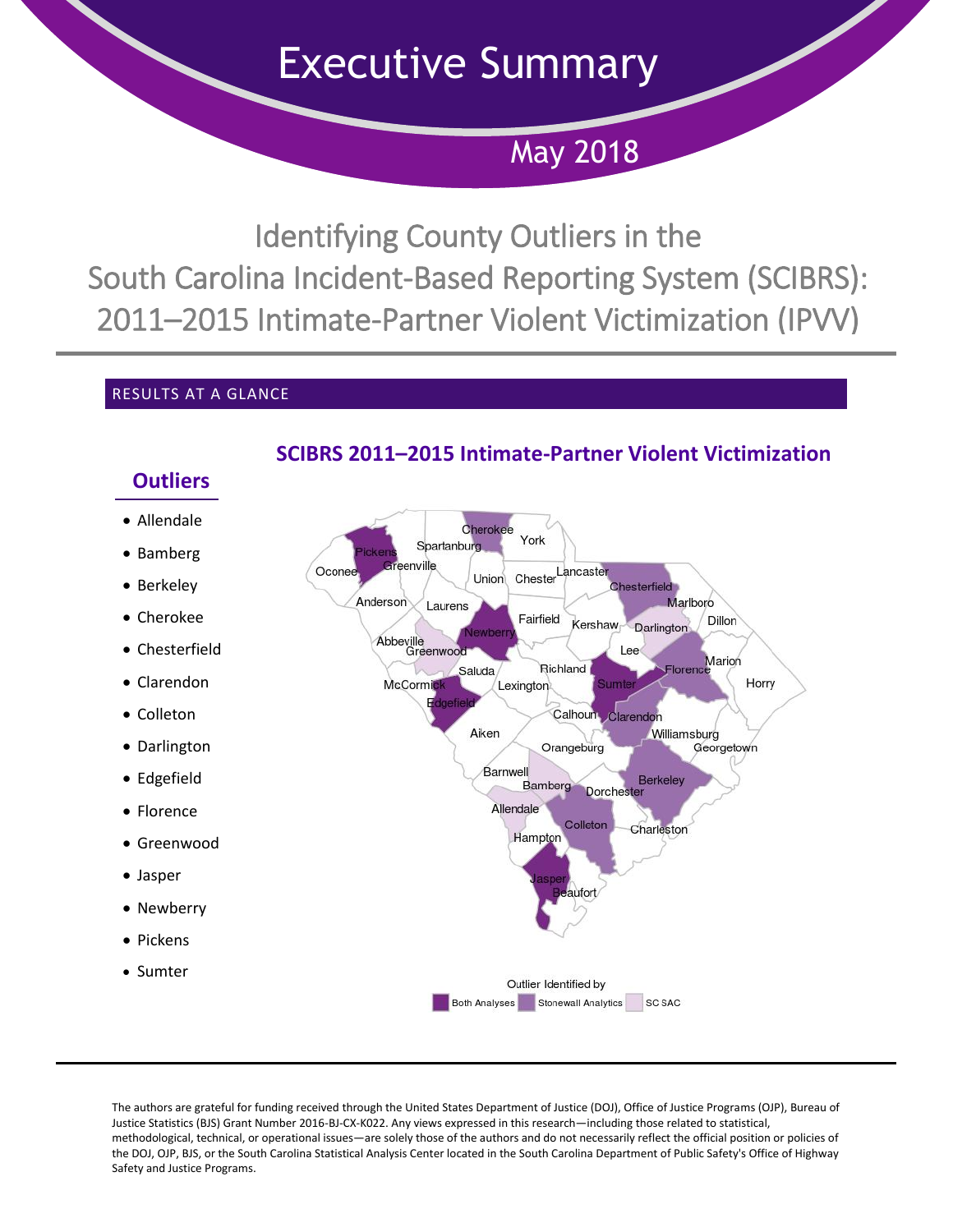### PROJECT BACKGROUND

The South Carolina Law Enforcement Division (SLED) manages the South Carolina Incident-Based Reporting System (SCIBRS), which is National Incident-Based Reporting System (NIBRS)-certified by the Federal Bureau of Investigation (FBI). The SCIBRS stems from approximately 275 law enforcement agencies reporting information about victims, offenses, offenders, and arrestees (if applicable) for all criminal incidents known to police. SLED provides support to agencies through auditing, training, and guidance on coding individual incidents. SLED also stores every incident submitted by the law enforcement agencies on a state repository, submitting those same incidents to the FBI.

The SCIBRS can be used to study a variety of criminal justice subjects. The South Carolina Governor's Domestic Violence Task Force identified it as the primary source for domestic violence data. Accordingly, the integrity of the SCIBRS data must be ensured: quality data best guides policy and the distribution of resources for criminal justice agencies, government institutions, and nonprofit organizations in their mission to aid domestic violence victims. As a NIBRS-certified system, its crimes are categorized by general definitions; thus, the SCIBRS provides a unique opportunity to study domestic violence across jurisdictions—independent of statutory differences.

Because limited resources render it infeasible for SLED to visit all 275 reporting agencies, the South Carolina Statistical Analysis Center (SC SAC) designed a three-phase research project to aid SLED by statistically guiding its data integrity efforts. This project is the first of its kind in the nation. It develops methodologies that can be shared with uniform crime reporting programs (UCRP) throughout the United States, while also improving lives of domestic violence survivors in South Carolina. It is an attempt to establish a methodology by which UCRP might readily identify counties that are likely to have data quality issues. If successful, this methodology could be used by all such programs to allow for a more focused and efficient assessment of data quality.

In the first phase, the SC SAC's project focuses on a specific kind of domestic violence: intimate-partner violent victimization (IPVV) as recorded in the SCIBRS from 2011 through 2015. The SC SAC defines SCIBRS IPVV as any crime in which (1) the victim recorded in the SCIBRS is an intimate partner of at least one of the offenders (i.e., being in one of the following relationships: spouse, ex-spouse, common-law spouse, (ex-)boy/girlfriend, same-sex relationship), and (2) the offense recorded in the SCIBRS is a crime that the FBI includes in its Violent Crime Index (i.e., murder, sexual battery, robbery, aggravated assault).

During the first and current phase, two methods (those of the SC SAC and Stonewall Analytics [https://www.stonewallanalytics.com/\)](https://www.stonewallanalytics.com/) are used to identify counties with SCIBRS IPVV that is outside expectation (i.e., either higher or lower than expected). These counties are deemed "outliers", although the cause is not determined or sought. A list of outlier counties will guide SLED during the second phase of the project in its refinement to an agency-level review. As SLED reviews agencies, the result will be a real-world comparison of methods to see which was more successful in pointing toward data issues. During the third phase, reporting agencies in South Carolina will benefit from SLED's resulting educational outreach.